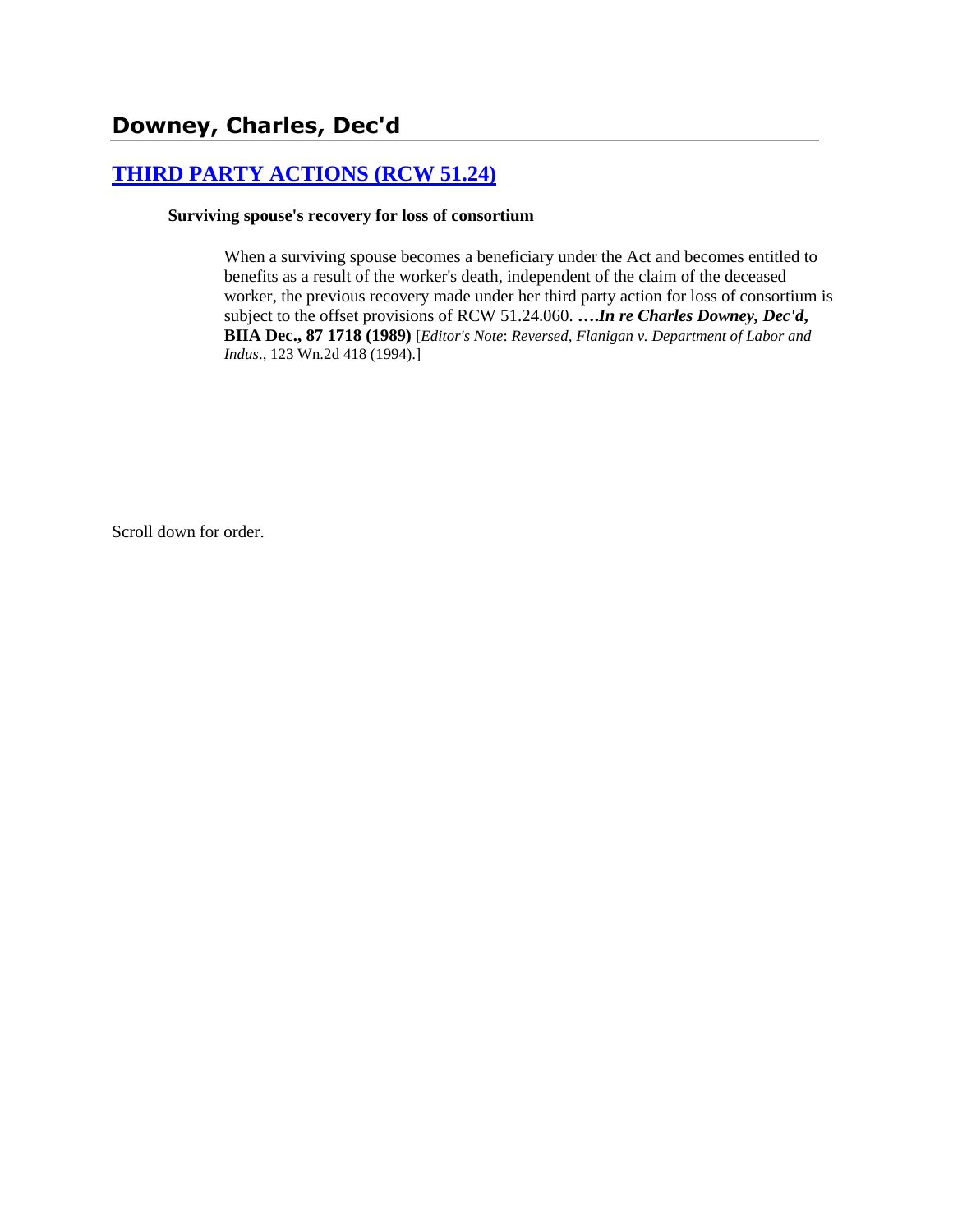#### **BEFORE THE BOARD OF INDUSTRIAL INSURANCE APPEALS STATE OF WASHINGTON**

**)**

**IN RE: CHARLES H. DOWNEY, DEC'D ) DOCKET NO. 87 1718**

**CLAIM NO. F-723788 ) DECISION AND ORDER**

APPEARANCES:

Surviving-spouse petitioner, Miriam Downey, by Castle, Schnautz, hilfer & Leemon, P.S., per Stephen P. Schnautz and Richard J. Hilfer

Employer, The Brower Company, **None** 

Department of Labor and Industries, by The Attorney General, per Thornton Wilson and Zimmie Caner, Assistants

This is an appeal filed by the surviving spouse-petitioner on June 1, 1987 from an order of the Department of Labor and Industries dated April 3, 1987. The order approved the claim filed by Miriam P. Downey for the payment of surviving spouse's benefits under the Industrial Insurance laws, and provided that the ongoing benefits be deducted from the remaining excess recovery received from liable third parties of \$17,331.08, until that sum has been expended in entitlement. **REVERSED AND REMANDED.**

# **DECISION**

Pursuant to RCW 51.52.104 and RCW 51.52.106, this matter is before the Board for review and decision on a timely Petition for Review filed by the Department of Labor and Industries to a Proposed Decision and Order issued on November 15, 1988 in which the order of the Department dated April 3, 1987 was reversed and the claim was remanded with direction to pay Mrs. Downey pension benefits under the Workers' Compensation Act with no deduction or offset of her loss of consortium recovery against asbestos manufacturers obtained prior to Mr. Downey's death.

The "Stipulation of Facts and Issue" entered into by the parties succinctly sets forth the facts which bring this issue of first impression before us. The sold issue raised by Mrs. Downey's appeal is set forth in the last paragraph of the stipulation:

> May the Department assert a right to reimbursement, under RCW 51.24.060, against Mrs. Downey's loss of consortium recovery obtained before Mr. Downey's death, and offset her recovery against the pension benefits Mrs. Downey is entitled to as a result of Mr. Downey's death?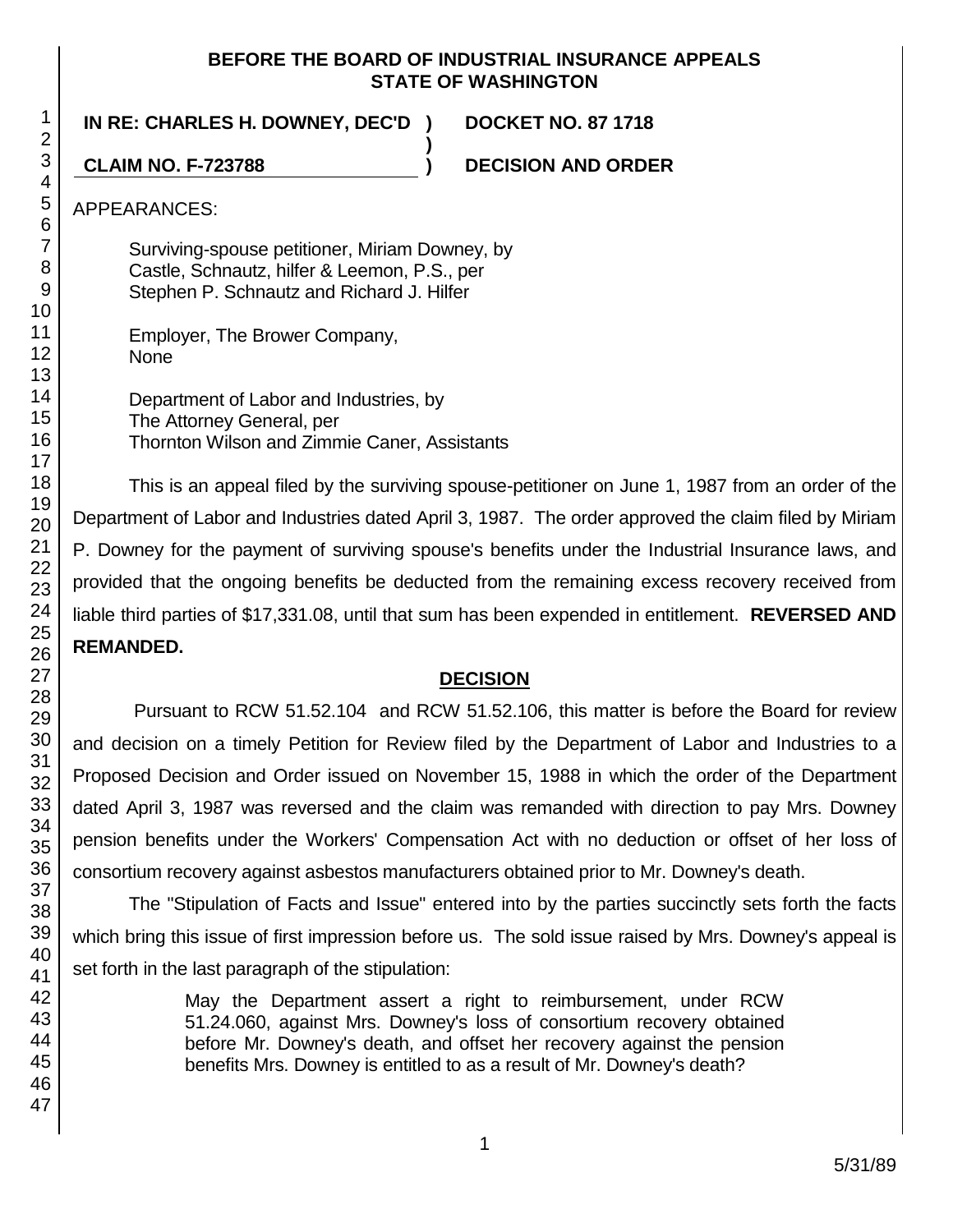Although there is a dearth of authority on this particular point, we feel confident in answering the question posed in the affirmative.

As a result of exposure to asbestos during the course of his employment, Mr. Downey contracted the occupational disease of asbestosis which resulted in a successful claim under the Washington Industrial Insurance Act, and a successful tort action against manufacturers of the asbestos products. As a result of the action against the manufacturers, a settlement was negotiated. The recovery was apportioned as follows: 80% to Mr. Downey for his personal injuries, and the remaining 20% to Mrs. Downey for loss of consortium. At the time that the settlement was achieved, the Department of Labor and Industries asserted a lien against the portion of the recovery received by Mr. Downey for his personal injuries, which was applied to offset the benefits paid under his workers' compensation claim. However, no lie was asserted by the Department against the portion of the recovery assigned to Mrs. Downey's claim for loss of consortium. Subsequently, Mr. Downey died on February 27, 1987 as a result of the effects of his occupational disease, and Mrs. Downey filed an application for a spouse's pension under the Act. By the order which is currently on appeal, Mrs. Downey was placed upon the pension rolls as a surviving spouse and, as she had become a beneficiary under the Industrial Insurance Act, the Department claimed the right to offset the amount she received for loss of consortium against the benefits paid and payable to her under the Act.

From the parties' briefs, pleadings, and stipulation it is clear that Mrs. Downey is not contesting the Department's right to offset against the benefits she is currently receiving under the Act any future sums she might recover from third party tortfeasors. In addition, the parties' stipulation establishes that if the Department is entitled to apply the sums Mrs. Downey received during her husband's lifetime in compensation for loss of consortium to offset benefits paid to her after his death, then the Department's lien is \$11,369.57, rather than the higher sum of \$17,331.08 stated in the Department order. Therefore, even though we have determined that the Department has a right to an offset, we must reverse the order to correctly recite the amount of the Department's lien.

An almost universal provision of workers' compensation laws is that the statutory remedy bars all other civil remedies except as explicitly allowed by the particular workers' compensation law. RCW 51.04.010, the initial provision of Title 51, states: ". . . all civil actions and civil causes of action for . . . personal injuries and all jurisdiction of the courts of the state over such causes are hereby abolished, except as in this title provided." The Legislature also provided in RCW 51.32.010 that: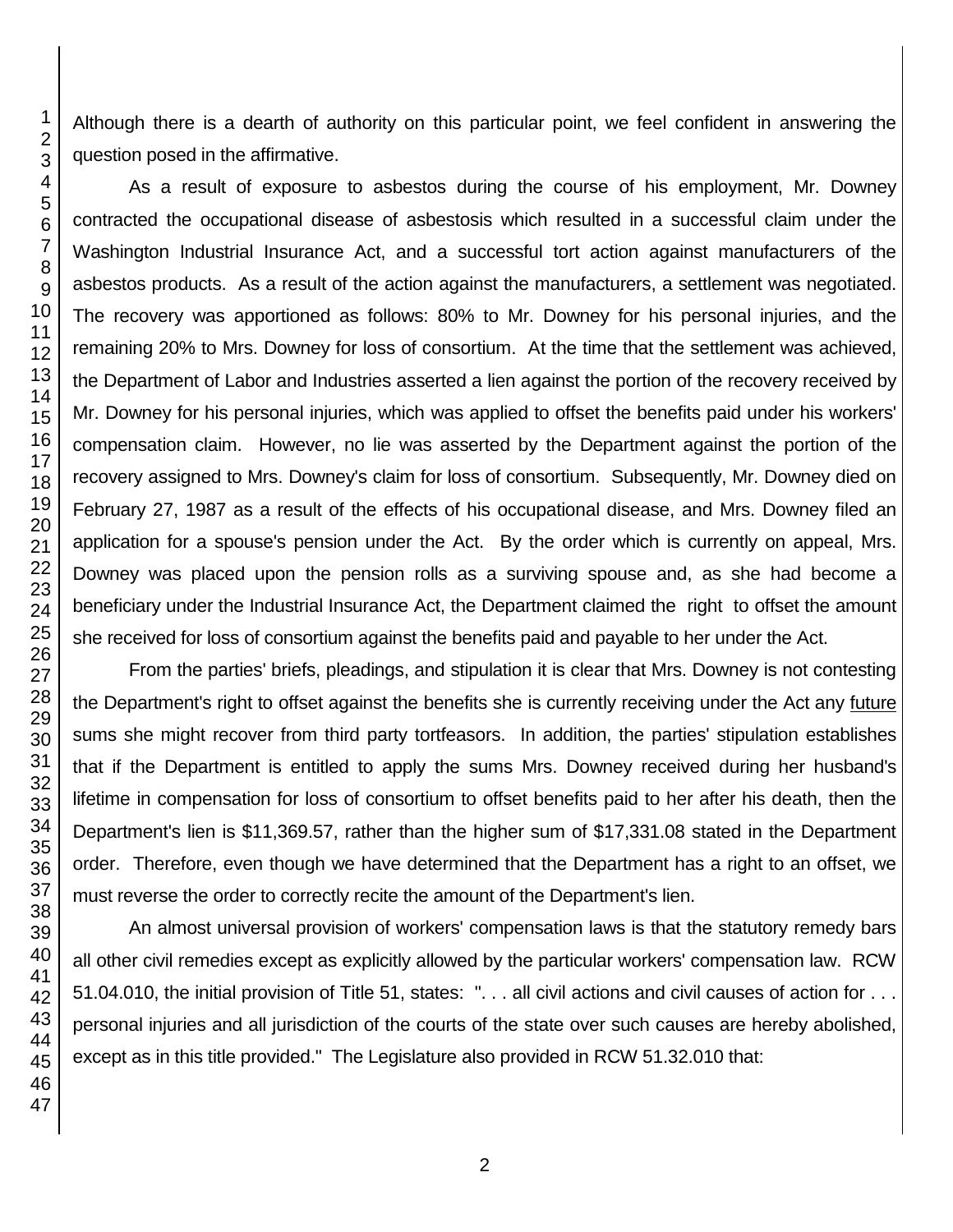"Each worker injured in the course of his or her employment, or his or her family or dependents in case of death of the worker, shall receive compensation in accordance with this chapter, and, except as in this title otherwise provided, such payment shall be in lieu of any and rights of action whatsoever against any person whomsoever..."

Consideration of these statutory provisions leads to the inescapable conclusion that the State of Washington's "exclusive remedy" provisions fall within the most restrictive category as described by Professor Larson in his treatise on workers' compensation. 2A A. Larson, The Law of Workmen's Compensation, § 66.10 (1988).

The right of a wife to recover damages for loss of consortium because of her husband's injury due to the negligent acts of another was established by the Washington Supreme Court in Lundgren v. Whitney's Inc., 94 Wn.2d 91, 94 (1980). While that case did not involve an injury which resulted in the payment of workers' compensation benefits, it did specifically overrule Ash v. S. S. Mullen, Inc., 43 Wn.2d 345 (1953) in respect to a wife's right to maintain an action for loss of consortium. Lundgren established that a wife has a cause of action for loss of her husband's consortium due to the negligence of a third party. However, Lundgren did not alter the holding of Ash, which barred a wife's cause of action against her injured husband's employer. Further, while a wife now has a separate and independent cause of action for loss of consortium, the injury leading to this claim is derivative from the husband's original injury. Reichelt v. Johns-Manville Corporation, 107 Wn.2d 761, 774 (1987).

Absent the specific provisions of Chapter 51.24 RCW, the "exclusive remedy" provisions contained in RCW 51.04.010 and RCW 51.32.010 would have precluded Mrs. Downey from asserting her common law loss of consortium claim against the third party tortfeasors. It is clear that the Washington Industrial Insurance Act bars an action by a wife against her husband's employer or fellow employee for loss of consortium as a result of their negligence, even though ". . . the injury for loss of consortium was incurred by the wife, separate and distinct from the injury incurred by her husband." Ash, at 347-48." Provost v. Puget Sound Power & Light Co., 103 Wn.2d 750, 754 (1985). This is true because the Act provides the exclusive remedy for workers' families as well as workers. A cursory perusal of Sections 66.20 and 66.21 of 2A A. Larson, The Law of Workmen's Compensation (1988) reveals that this is not a position which is unique to the State of Washington. In addition, the restrictive nature of our statute's "exclusive remedy" provision is also clearly established by two decisions which barred wrongful death actions by the nondependent parents of children killed during the course of employment. West v. Zeibell, 87 Wn.2d 198 (1976); Ledesma v. A. F. Murch Co., 87 Wn.2d 203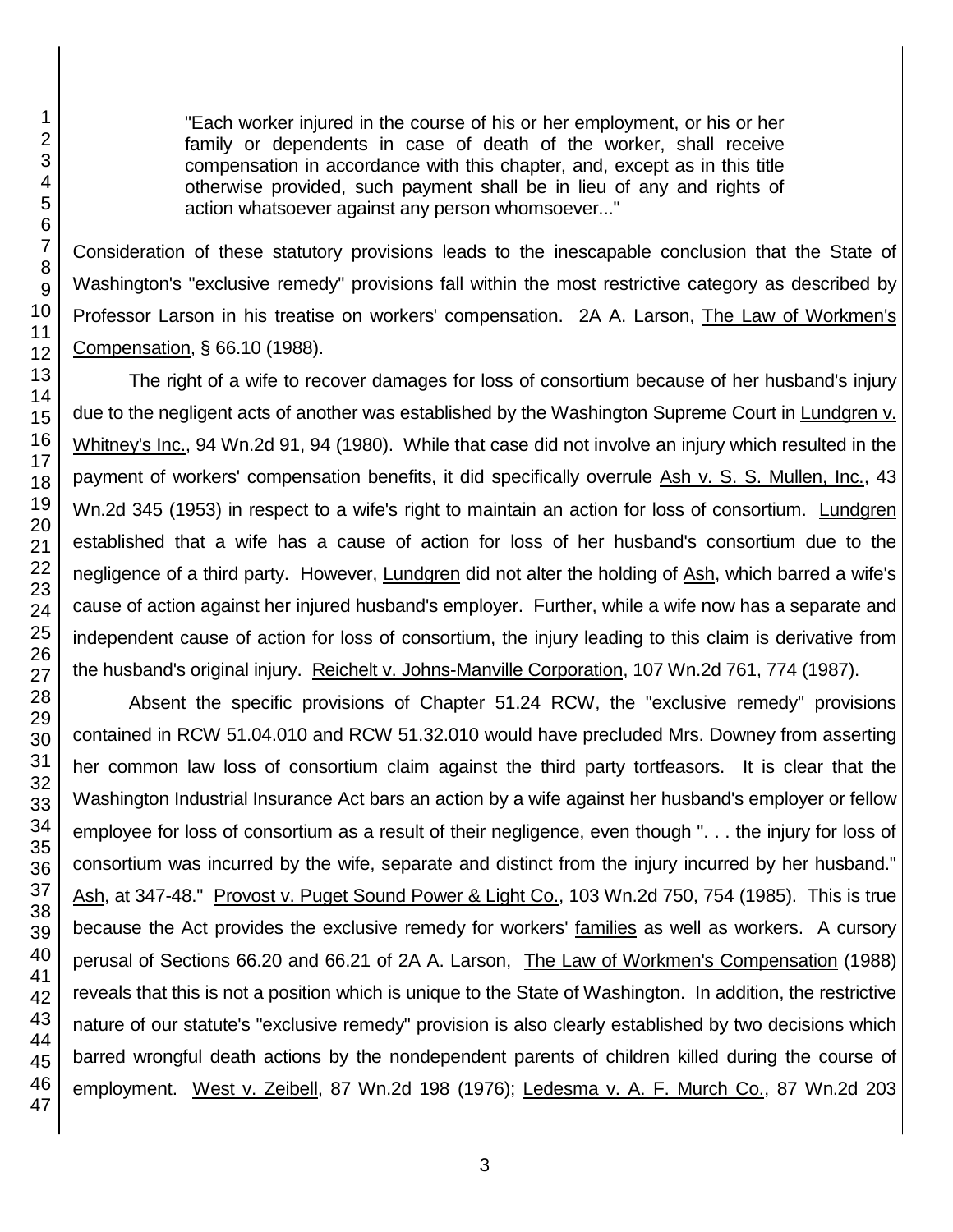(1976). Thus, the Industrial Insurance Act is the exclusive remedy even for a worker's parents who are not beneficiaries under the Act.

Because of the exclusive remedy provisions of the Industrial Insurance Act, Mrs. Downey is totally dependent upon the permissive provisions of Chapter 51.24 RCW to assert any civil claim arising out of her husband's disease of asbestosis. Absent the provisions of RCW 51.24.030, which allow an injured worker or beneficiary to seek damages from a third party "not in a worker's same employ", Mrs. Downey could not have maintained an action for loss of consortium against the asbestos products manufacturers. Since she was dependent upon that provision to maintain her claim for loss of consortium, she is also subject to the provisions of RCW 51.24.060. That statutory section provides for distribution of awards or settlements recovered by an injured worker or beneficiary in the third-party action. At the time that she received the portion of the settlement which was to compensate her for loss of consortium, she was not a beneficiary under the Act and the Department was not then entitled to any of these funds as it had paid none on her behalf. Following her husband's death she successfully applied for benefits under the Act, became a beneficiary, and as such is subject to the provisions of RCW 51.24.060. Once she became a beneficiary and began receiving benefits under her own claim, independent of the claim of her late husband, the money received under the third-party settlement to compensate her for loss of consortium was subject to the Department's lien.

Although this precise issue has not been previously considered by the appellate courts in this jurisdiction, we feel that the Legislature's intent is clearly established by the provisions of RCW 51.04.010, 51.32.010, and Chapter 51.24 RCW. Damages recovered as a result of injuries which result in the payment of benefits under the Industrial Insurance Act are to be at least in part offset against the benefits paid under the Act. When she became a beneficiary under the Act, Mrs. Downey's recovery for loss of consortium fell within the purview of these provisions. The Department therefore may offset those settlement proceeds against any benefits she may receive under the Act, in accordance with the provisions of RCW 51.24.060. However, we must reverse the Department order to reduce the excess third party recovery subject to offset from \$17,331.08 to \$11,369.57, the latter amount being established by the parties' stipulation.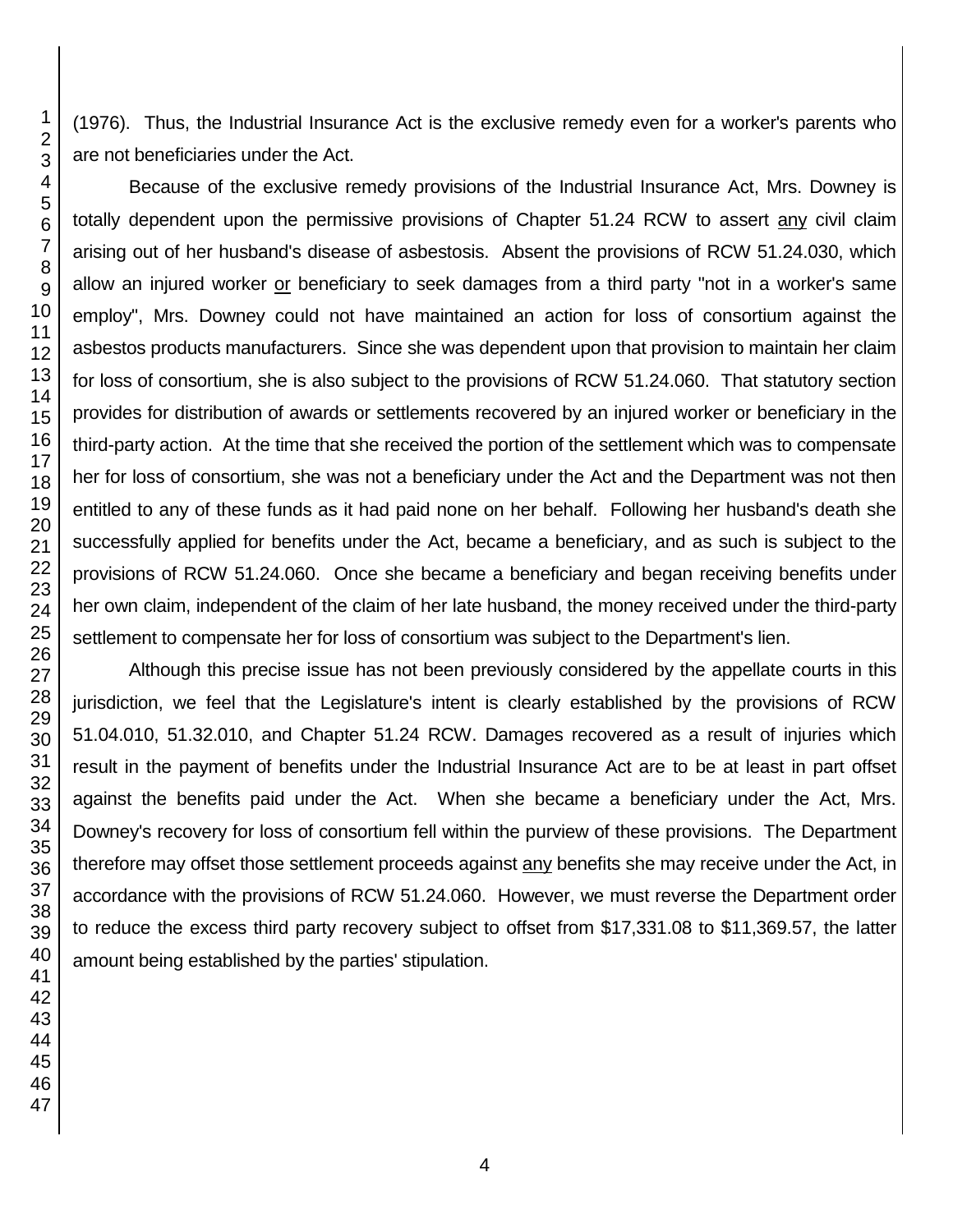After consideration of the Proposed Decision and Order, the Petition for Review filed thereto, the briefs of the parties, the Stipulation of Facts and Issue, and a careful review of the entire record before us, we hereby enter the following:

## **FINDINGS OF FACT**

1. On September 12, 1968 an accident report from the claimant was received by the Department of Labor and Industries alleging asbestosis, right lung, arising out of employment with The Brower Company.

Various time loss compensation orders were issued. On July 17, 1986 the Department issued an order which determined the claimant's new monthly rate of compensation effective July 1, 1986, determined an overpayment in the amount of \$387.30 and determined it would be deducted from future awards at \$30.00 per month.

On July 25, 1986 the Department issued an order which corrected and superseded the Department order dated July 17, 1986 and determined that no overpayment exists for the period from July 1, 1986 to July 31, 1986 inclusive.

On April 3, 1987 the Department issued an order which approved the surviving-spouse's claim for benefits and ordered that ongoing benefits be deducted from an excess third party recovery in the amount of \$17,331.08 until that sum has been expended in entitlement.

On June 1, 1987 a notice of appeal from the surviving-spouse petitioner was received by the Board of Industrial Insurance Appeals.

On June 30, 1987 the Board issued an order granting the appeal, assigning Docket No. 87 1718.

- 2. Charles Downey contracted asbestosis as a result of his work. He received industrial insurance benefits from the Department in Claim No. F-723788.
- 3. Mr. Downey died on February 27, 1987. Miriam Downey is his surviving spouse.
- 4. Before his death, Mr. and Mrs. Downey brought a tort action against several asbestos product manufacturers, seeking damages for Mr. Downey's asbestosis and for loss of consortium.
- 5. Before Mr. Downey died, the Downeys had recovered a total of \$184,875.00 in their third-party lawsuit.
- 6. The Department policy in asbestos cases, which is not contested, is that 80% of the recovery may be allocated to the worker and 20% may be allocated to the spouse for loss of consortium.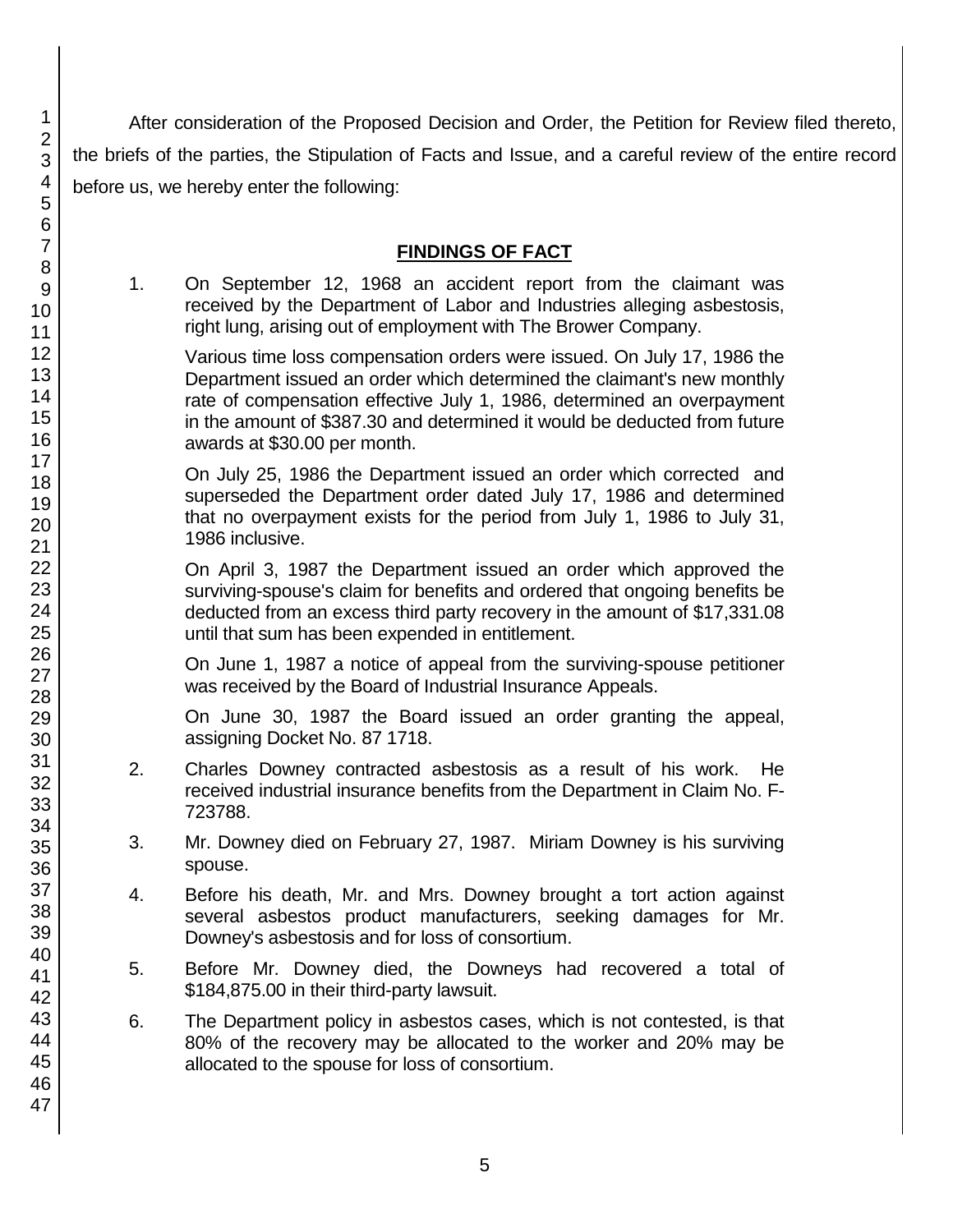- 7. Pursuant to the Department's policy for allocating the recovery, Mrs. Downey's share of the \$184,875.00 recovery was \$35,225.00.
- 8. The Department asserted a lien against Mr. Downey's 80% share of the recovery, for compensation paid to him or on his behalf. The Department did not assert a lien before Mr. Downey's death, against Mrs. Downey's 20% share of the recovery.
- 9. After Mr. Downey died, Mrs. Downey applied for and was awarded a surviving spouse's pension.
- 10. The Department order on appeal determined that Mrs. Downey's 20% share of the third-party recovery must be used to offset her pension benefits. The Department order does not offset Mrs. Downey's share of the recovery against the compensation and benefits paid to or on behalf of Mr. Downey during his lifetime.
- 11. The Department order failed to calculate the Department's share of Mrs. Downey's attorney fees and costs. When those items are taken into consideration, the correct offset amount is \$11,369.57, not \$17,331.08.

## **CONCLUSIONS OF LAW**

- 1. The Board of Industrial Insurance Appeals has jurisdiction of the parties and the subject matter of this appeal.
- 2. At the time Mrs. Downey received her loss of consortium recovery in the third party action against the asbestos manufacturers, she was not an "injured worker" or a "beneficiary" within the meaning of RCW 51.08.020 and Chapter 51.24 RCW.
- 3. Miriam Downey became a beneficiary within the meaning of RCW 51.08.020 and Chapter 51.24 RCW when her claim for a pension as the surviving spouse of Charles H. Downey was allowed on April 3, 1987.
- 4. Miriam Downey is a beneficiary within the provisions of Chapter 51.24 RCW, and the Department of Labor and Industries has a lien under the provisions of that chapter against any recoveries made by Mrs. Downey for claims arising out of the occupational disease of her husband, which gave rise to her right to benefits under the Act.
- 5. The Department of Labor and Industries is entitled, under the provisions of RCW 51.24.060, to offset Mariam Downey's recovery for loss of consortium prior to her husband's death against any benefits paid or payable as the result of her receiving a pension as a surviving spouse.
- 6. The order of the Department of Labor and Industries dated April 3, 1987 which approved the surviving-spouse's claim for benefits and ordered that benefits be deducted from an excess third party recovery in the amount of \$17,331.08 until that sum has been expended in entitlement, is incorrect and is reversed and the claim is remanded to the Department of Labor and Industries with directions to enter an order approving the surviving-spouse's claim for benefits and ordering that the excess third